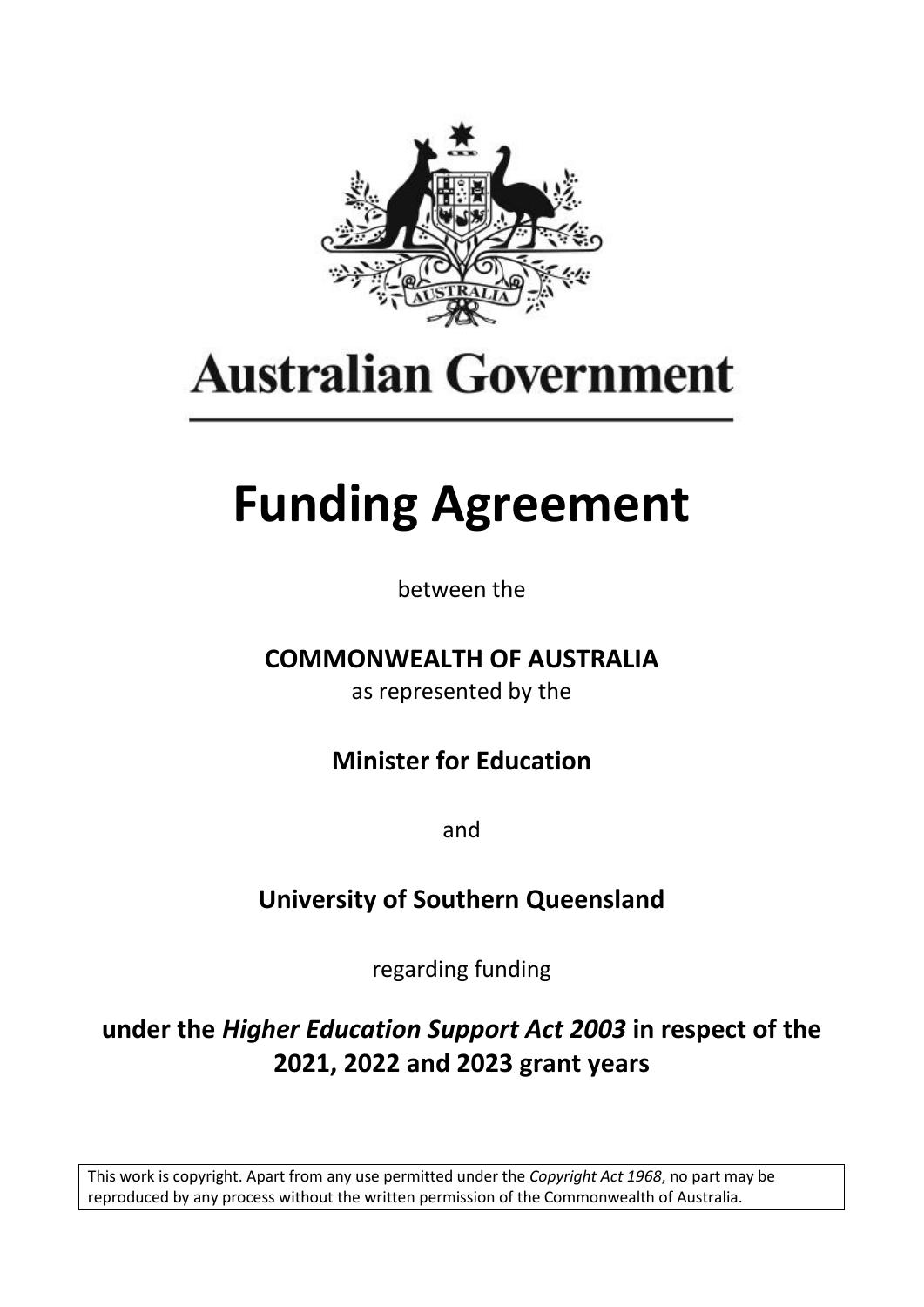This page has been intentionally left blank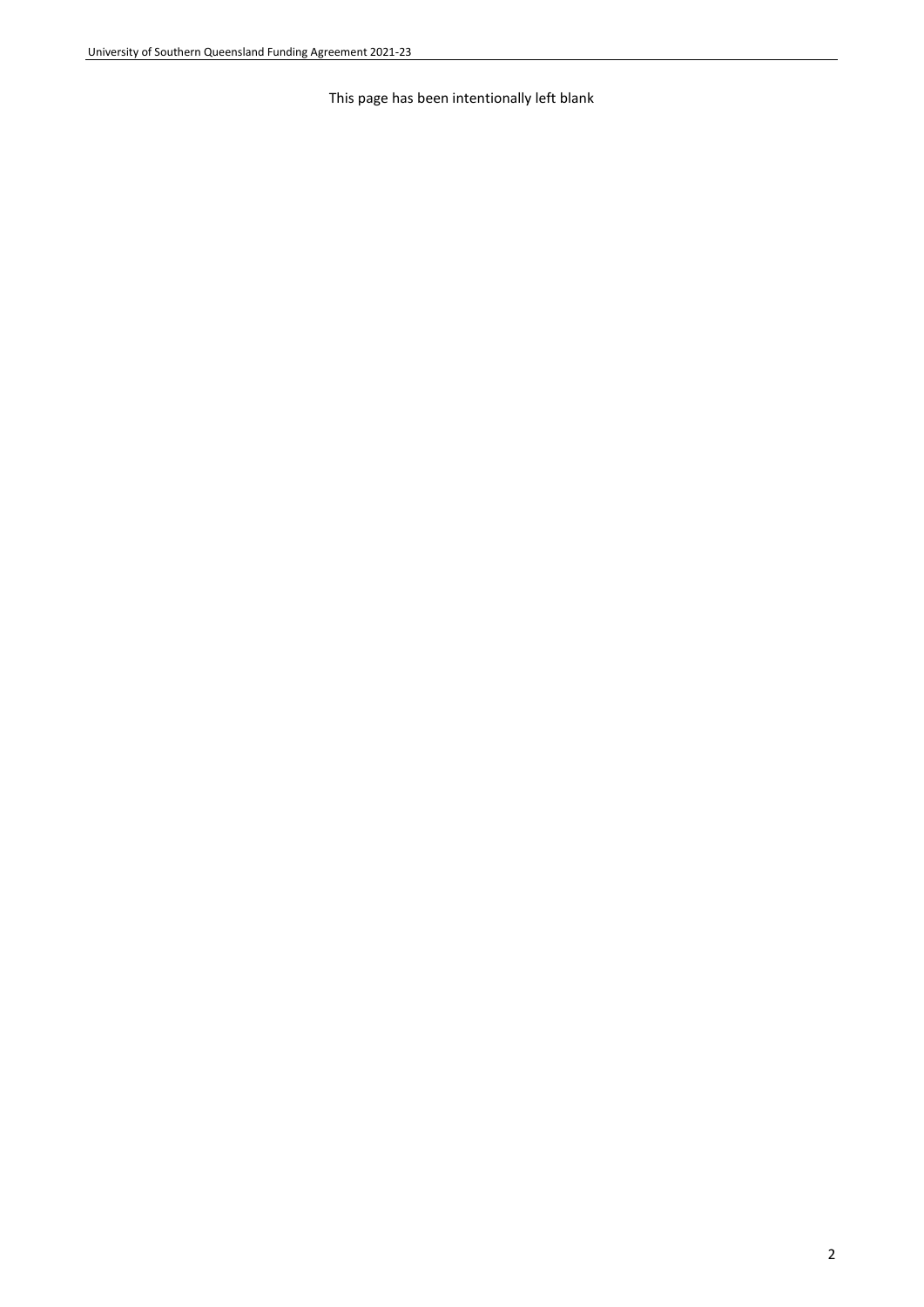# **Parties and Recitals**

**THIS AGREEMENT** is made on the date on which it is executed by the Commonwealth of Australia

# **BETWEEN**

**THE COMMONWEALTH OF AUSTRALIA** represented by the Minister for Education ('the Commonwealth') [ABN 12 862 898 150]

# AND

**University of Southern Queensland**, **West Street TOOWOOMBA QLD 4350** ('Provider') [ABN 40 234 732 081]

# **RECITALS**

- A. The Provider meets the requirements of paragraph 30-1(1)(a) of HESA.
- B. This funding agreement meets the requirements under subsection 30-25(1) of HESA in respect of the 2021, 2022 and 2023 grant years.
- C. Entering into this agreement is a requirement under subparagraph 30-1(1)(a)(ii) of HESA for a Commonwealth Grant to be payable to the Provider under Part 2-2 of HESA.
- D. Subject to subsections 30-25(2A) and 30-25(2B) of HESA, this funding agreement specifies conditions to which the Commonwealth Grant is subject that are additional to the conditions that apply to the Commonwealth Grant under Division 36 of HESA.
- E. This agreement complements the mission-based compact between both parties setting out how the Provider's mission aligns with the Commonwealth of Australia's goals for higher education.
- F. This agreement also gives the Provider an overview of other Commonwealth funding provided under HESA and relevant legislative instruments. This overview is for information only and is set out in the 'Background and Description of Commonwealth Funding' section that follows.
- G. Under section 36-65 of HESA, the Provider must comply with this funding agreement.

# **BACKGROUND AND DESCRIPTION OF COMMONWEALTH FUNDING**

The Commonwealth of Australia will provide funding under the three broad streams below, as administered by the Department of Education, Skills and Employment (Department), subject to relevant HESA provisions, the conditions of this agreement, and the conditions of any grants provided under each funding stream, which provide the essential building blocks to support world-class teaching and research effort in line with this shared goal. The Provider agrees to use this funding as intended to drive quality higher education and research in the public interest.

# *1. Teaching base grants*

In accordance with Division 33 of HESA and as set out in Part A of this agreement, the Provider will receive a total basic grant amount (TBGA) in Commonwealth Grant Scheme funding, which is an amount up to the sum of the Provider's:

- maximum basic grant amount (MBGA) for higher education courses
	- o may include funding for the Provider to partner with a Regional University Centre (RUC). This funding component is to be used to support the objectives of the RUC.
	- $\circ$  provides a flexible funding envelope within which funding can be moved between disciplines (excluding medicine) and course levels (sub-bachelor, bachelor and postgraduate).
- MBGA for designated higher education courses (currently only courses of study in medicine)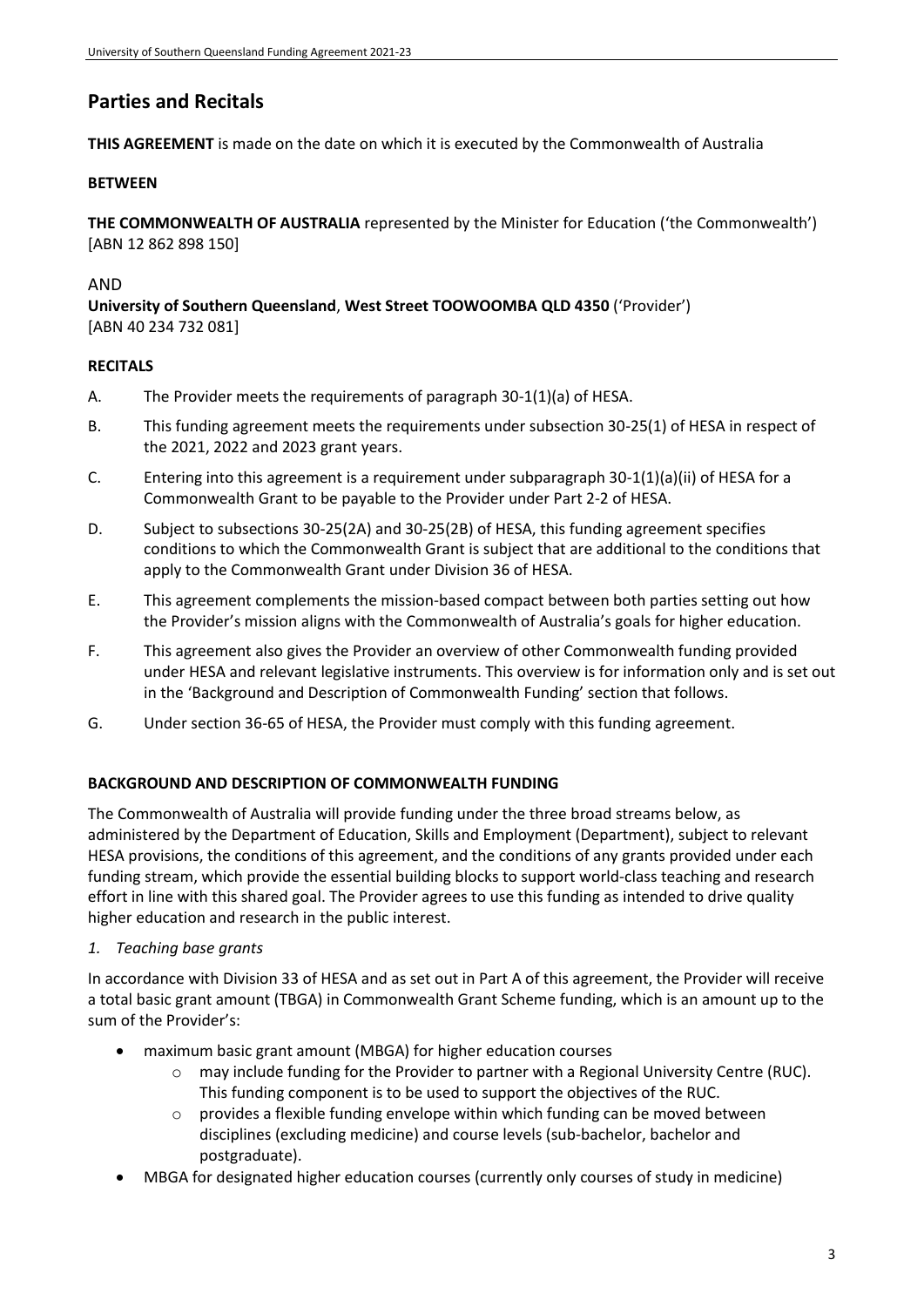• any funding the Provider receives for demand driven higher education courses, calculated in accordance with section 33-5 of HESA and on the basis of the new funding cluster rates commencing on 1 January 2021.

The Provider may also receive other loading amounts as specified in paragraph 33-1(1)(b) of HESA, and worked out in accordance with the *Commonwealth Grant Scheme Guidelines 2020*. The Transition Fund Loading will be provided in accordance with the *Commonwealth Grant Scheme Guidelines 2020.*

*2. Research base grants*

The Research Block Grants are calculated in accordance with Part 2-3 (Other grants) and 2-4 (Commonwealth scholarships) of HESA and comprise two components:

- The Research Training Program (RTP), which supports the training of students undertaking Research Doctorate and Research Masters courses, as set out in the *Commonwealth Scholarships Guidelines (Research) 2017*.
- The Research Support Program (RSP), which provides a flexible funding stream to assist eligible providers with the systemic costs of university research, as set out in the *Other Grants Guidelines (Research) 2017*.

Grants for the relevant program will be made to eligible providers through the relevant instrument and on the conditions set out in the relevant instrument. If the provider reports any unspent RSP grant amounts to the Department in relation to the 2021 grant year, the Department will approve the rollover of any unspent amounts into the 2022 grant year. Further, if the Provider spends RSP grant amounts on RTP scholarships, the conditions set out in *Commonwealth Scholarships Guidelines (Research) 2017* apply to these scholarships.

# *3. Engagement base grants*

There are three grants available to eligible providers under this funding stream that have been established as programs under the *Other Grants Guidelines (Education) 2012*:

- The National Priorities and Industry Linkage Fund (NPILF) which supports the vital functions of engagement with industry, development of industry-relevant course material, optimisation of the course mix for local economies, and provision of work-integrated learning opportunities for students.
- The Indigenous, Regional and Low Socio-Economic Status Attainment Fund (IRLSAF) which supports initiatives to improve access and participation for groups in the population with lower participation and attainment rates, including Indigenous persons, students from low socio-economic backgrounds, and those from regional areas and remote areas. Refer to Appendix 2 for further details.
- The National Institutes Program which provides funding to eligible providers to support national institutes.

Conditions applying to the relevant program are set out in the *Other Grants Guidelines (Education) 2012*  and the conditions of grant (if any) made by the Minister. Grants under the relevant program will be made to eligible providers under the *Other Grants Guidelines (Education) 2012*.

Eligible providers may also receive grants under Part 2-3 (Other grants) of HESA in relation to the Tertiary Access Payment (TAP). The TAP provides a one-off, non-indexed, means-tested payment to school-leavers from outer regional or remote areas who relocate more than 90 mins to undertake full-time, higher-level tertiary education (Certificate IV or above). Conditions applying to grants for the TAP will be set out in the conditions of grant made by the Minister.

The Provider may also receive other grants for ad hoc programs or projects under Part 2-3 (Other grants) of HESA and/or the *Other Grants Guidelines (Education) 2012*. Conditions applying to these grants are set out in the *Other Grants Guidelines (Education) 2012* and/or the conditions of grant (if any) made by the Minister.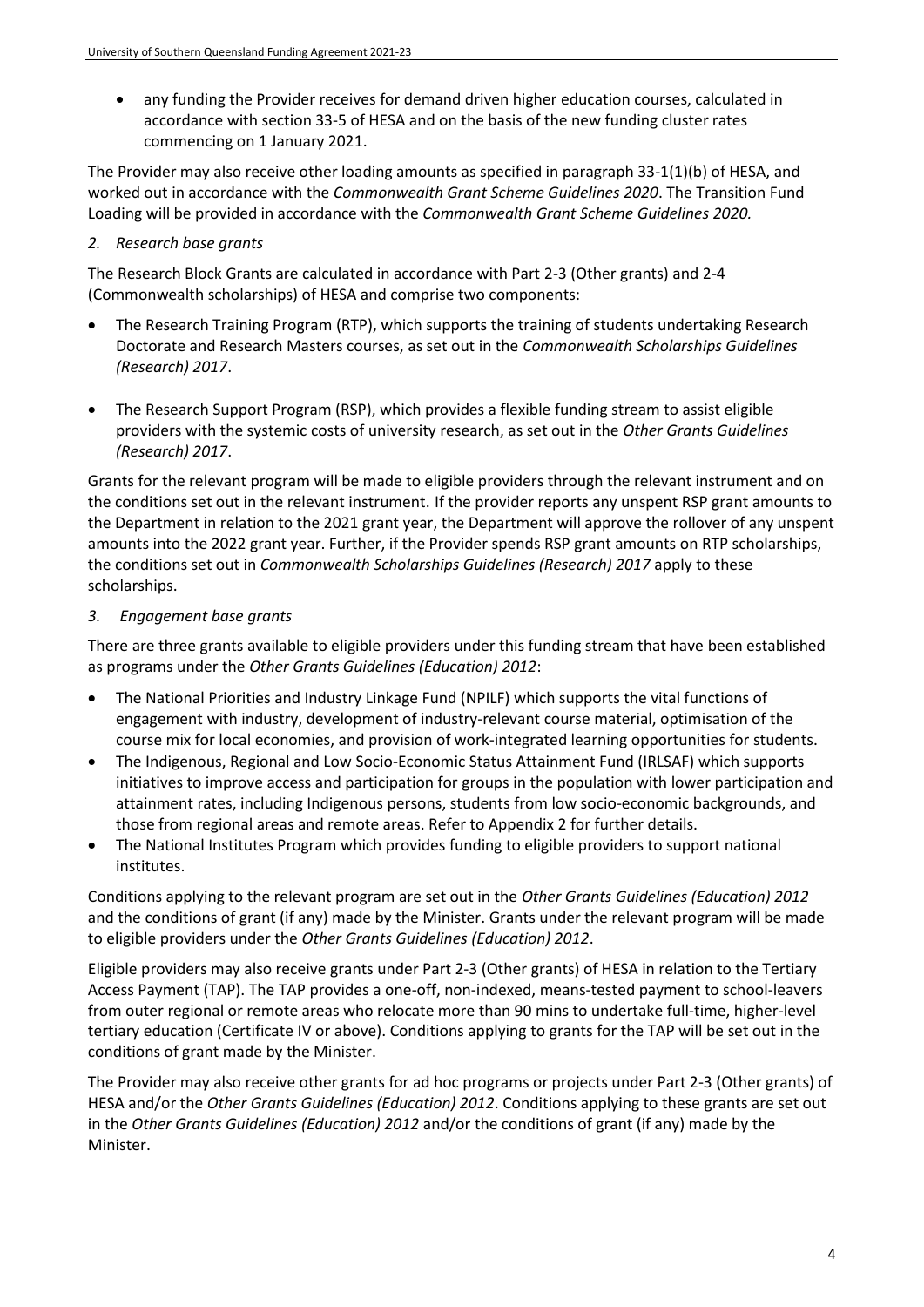#### *Indicative maximum funding amounts*

Indicative maximum funding amounts for each of these funding streams are shown in the following table. The table does not include amounts for any ad hoc grants made under Part 2-3 (Other grants) of HESA and/or the *Other Grants Guidelines (Education) 2012*. The amounts in the table are included for reference only and are not intended to pre-empt or otherwise affect the making of any grant under, or in accordance with, HESA, the *Commonwealth Grant Scheme Guidelines 2020*, the *Other Grants Guidelines (Education) 2012*, the *Other Grants Guidelines (Research) 2017* or the *Commonwealth Scholarships Guidelines (Research) 2017*. The amount of funding the Provider actually receives will be calculated based on HESA and the relevant legislative instrument.

#### **Table 1: Summary of indicative maximum funding amounts**

| <b>Funding</b>                                                                                                                                 | 2021 (\$m)                              | 2022 (\$m)                        | 2023 (\$m)                        |  |  |
|------------------------------------------------------------------------------------------------------------------------------------------------|-----------------------------------------|-----------------------------------|-----------------------------------|--|--|
| 1. Teaching                                                                                                                                    |                                         |                                   |                                   |  |  |
| Higher education courses (MBGA<br>funding envelope, including an<br>amount contingent on meeting<br>performance-based funding<br>requirements) | \$133,658,454                           | \$128,754,403                     | \$130,154,629                     |  |  |
| Additional amounts for RUCs<br>(included in the Provider's MBGA for<br>higher education courses shown<br>above)                                | \$938,009                               |                                   |                                   |  |  |
| MBGA for designated higher<br>education courses (medicine)                                                                                     | \$0                                     | \$0                               | \$0                               |  |  |
| Any funding for demand driven<br>higher education courses<br>(amounts to be paid based on actual<br>student enrolments)                        | \$1,837,168*<br>Will be paid on actuals | Will be paid on actuals           | Will be paid on actuals           |  |  |
| Loading amounts (including<br><b>Transition Fund Loading)</b>                                                                                  | \$8,043,958                             | \$4,922,683                       | \$392,380                         |  |  |
| 2. Research                                                                                                                                    |                                         |                                   |                                   |  |  |
| Research Training Program                                                                                                                      | \$6,030,154                             | To be determined prior<br>to 2022 | To be determined prior<br>to 2023 |  |  |
| Research Support Program                                                                                                                       | \$9,432,107                             | To be determined prior<br>to 2022 | To be determined prior<br>to 2023 |  |  |
| 3. Engagement                                                                                                                                  |                                         |                                   |                                   |  |  |
| <b>NPILF</b>                                                                                                                                   | \$4,750,000                             |                                   |                                   |  |  |
| <b>IRLSAF</b>                                                                                                                                  | \$12,701,780                            |                                   |                                   |  |  |
| <b>Tertiary Access Payment</b>                                                                                                                 | \$1,133,000**                           | To be determined prior<br>to 2022 | To be determined prior<br>to 2023 |  |  |
| <b>Total</b>                                                                                                                                   | \$177,586,621                           |                                   |                                   |  |  |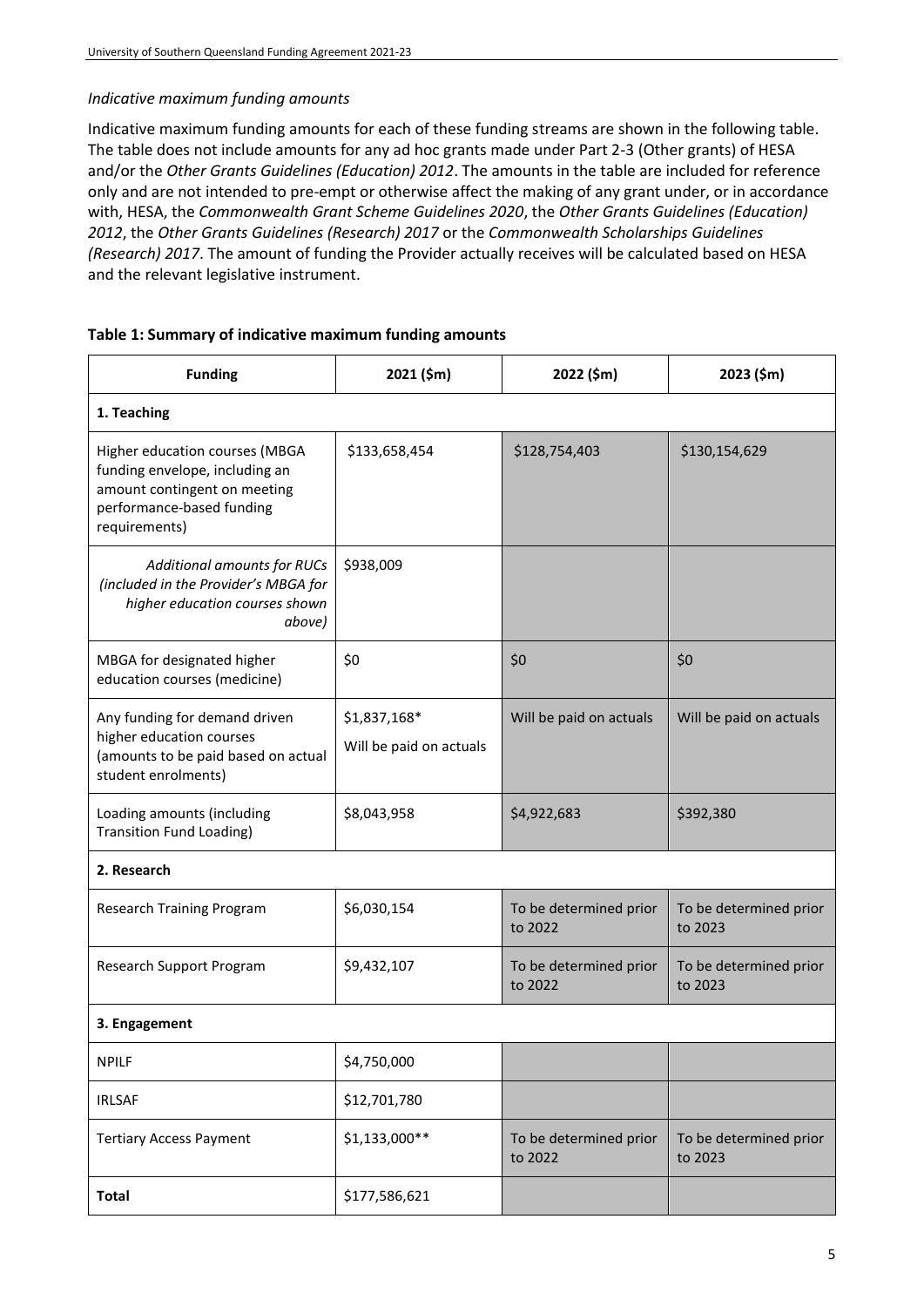**\*Demand driven higher education courses funding note:** The initial demand driven higher education courses advance payment has been based on the University's equivalent full-time student load estimate provided to the Department in December 2020. This advance payment will be revised based on estimates received from the University in April and October 2021. The demand driven advance is expected to be reconciled against actual data in mid-2022.

# **\*\* The TAP grant funds are in two parts:**

- (a) grant funds for scholarships to students of \$1,030,000 for 206 scholarships
- (b) grant funds for TAP program administration of \$103,000 to undertake promotion, administration and reporting activities
- (c) To ensure as many students as possible have access to a payment, the Department will assess the utilisation of scholarships at all universities in April 2021 and reallocate unused scholarships proportionately to universities with excess demand.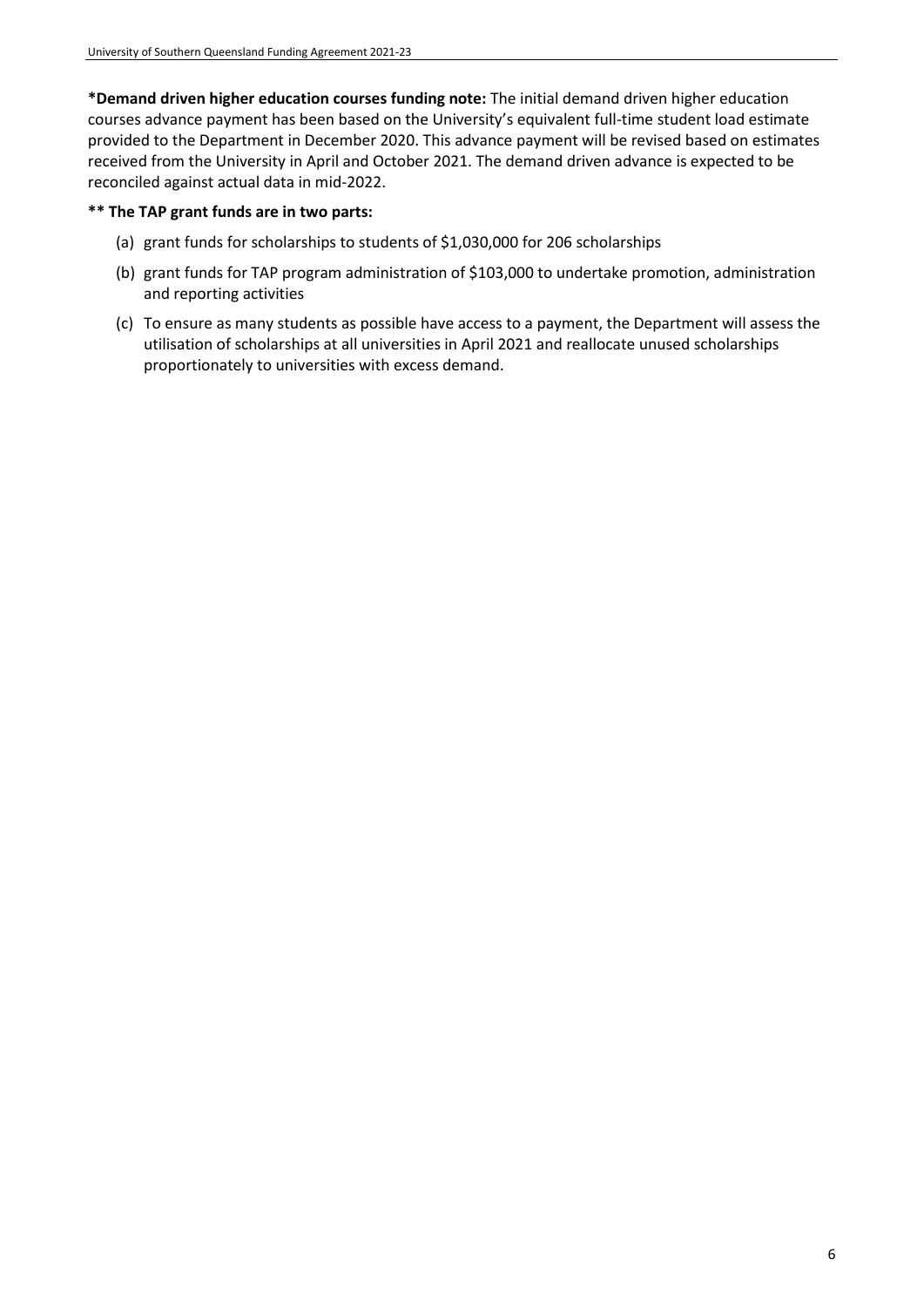# **NOW IT IS AGREED** as follows:

# **PART A: Commonwealth Grant Scheme funding**

*Commonwealth Grant Scheme funding amount and payment arrangements*

- 1. The Commonwealth will pay to the Provider the CGS funding amount for the 2021, 2022 and 2023 grant years, calculated in accordance with Division 33 of HESA.
- 2. The Commonwealth will notify the Provider before the start of the relevant Grant Year covered by this agreement about the CGS advances in respect of amounts expected to become payable to the Provider for the relevant Grant Years under subsection 164-10(1) of HESA for:
	- 2.1. higher education courses;
	- 2.2. designated higher education courses; and
	- 2.3. demand driven higher education courses.
- 3. Amounts payable as CGS advances may be adjusted throughout the relevant Grant Year based on information provided to the Commonwealth by the Provider.
- 4. CGS advances made in respect of a Grant Year will be reconciled with CGS funding payable to the Provider for the relevant year. This reconciliation will occur in the year following the Grant Year when actual student enrolment data for the Grant Year is finalised and provided to the Commonwealth. If the amount of an advance paid to the Provider exceeds the amount that becomes payable to the Provider, the Commonwealth will seek recovery of the overpaid amount from the Provider under subsection 164-10(1A) of HESA.
- 5. To ensure the Provider is able to keep operating and employing staff in the aftermath of the COVID-19 pandemic, the Commonwealth has created the Higher Education Continuity Guarantee (HECG) as a program under the *Other Grants Guidelines (Education) 2012*. The Commonwealth will provide grants to eligible providers under the HECG for the Grant Years 2021, 2022 and 2023. The HECG has colloquially been referred to as the 'CGS funding guarantee' for the relevant Grant Years.

# *Estimates of Commonwealth supported places*

6. The Provider must provide accurate and timely estimates of Commonwealth supported places, including the number of grandfathered students and non-grandfathered students expected to study in Commonwealth supported places, for the current year and future years, as required by the Commonwealth.

# *Provision of other data*

7. The Provider must provide data relating to revised transparency arrangements as requested, including in relation to admissions processes and the cost of teaching and scholarship. This includes providing the data in the form and at the times required by the Commonwealth to support the national admissions platform.

# **Section One: Higher education courses**

# *Maximum basic grant amount for higher education courses*

8. The maximum basic grant amounts for higher education courses, specified for the purposes of paragraph 30-27(1)(a) of HESA, for the Grant Years covered by this agreement, are set out in Table 1a of Appendix 1. Appendix 1 also contains additional conditions in relation to the maximum basic grant amount for higher education courses with which the Provider must comply.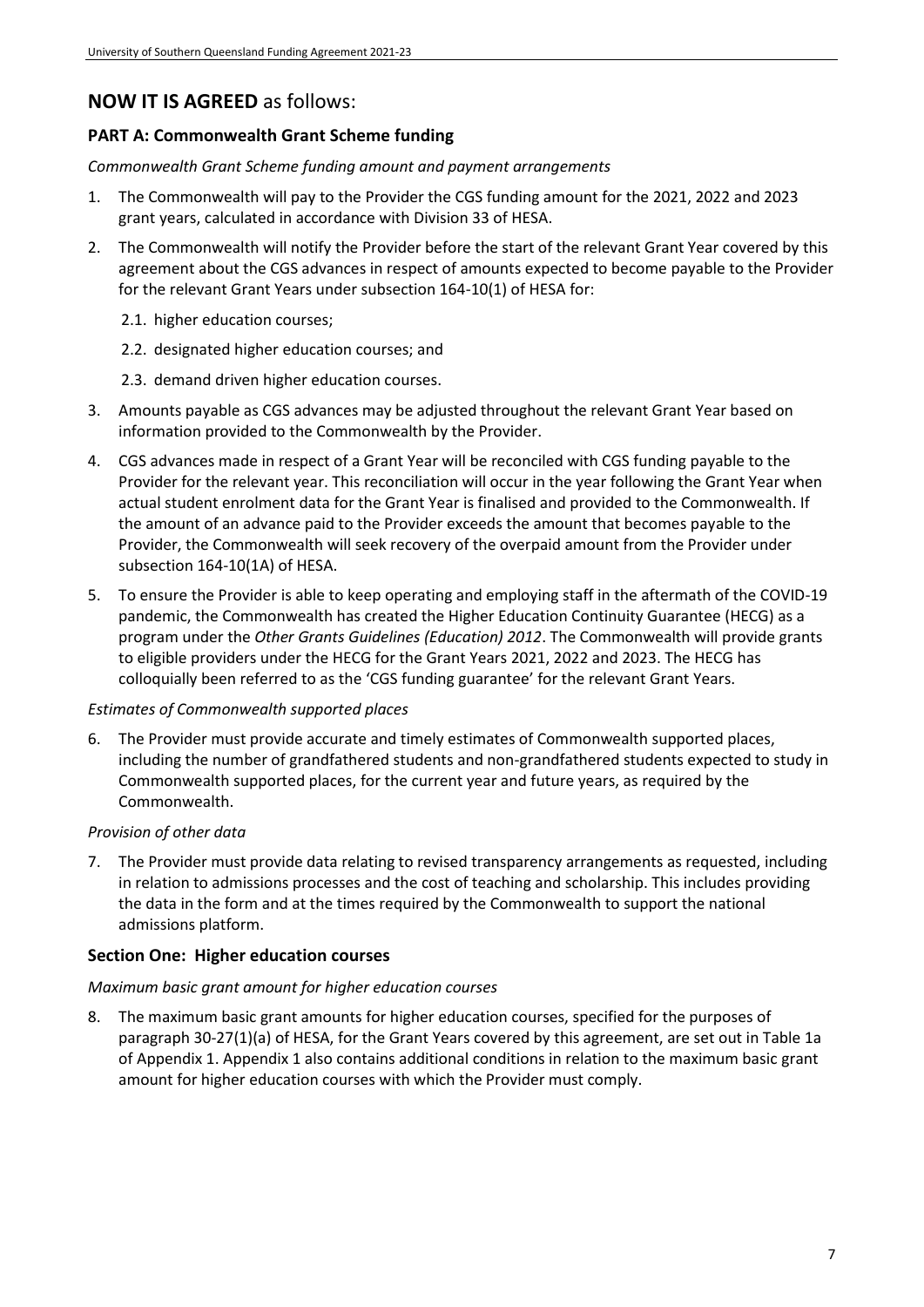#### *Trading Commonwealth supported places with another provider*

- 9. The Provider may trade Commonwealth supported places for its higher education courses with another Provider, subject to the transaction being cost neutral and receiving approval from the Commonwealth.
- 10. If a trade occurs, both providers must notify the Commonwealth in writing by 31 March of the year for which the trade applies and in advance of the census date for the traded places.
- 11. Both providers must demonstrate arrangements are in place to take into account the number of places required in the pipeline of enrolments beyond the transfer to ensure students can complete their courses.
- 12. If approved by the Commonwealth, each Provider's funding agreement will be updated to reflect the trade (including to make changes to each Provider's MBGA for higher education courses). The trade will not be effective until the required changes are made to each Provider's funding agreement.

# **Section Two: Transition Fund Loading**

#### *Amount of Transition Fund Loading payable to the Provider*

- 13. The amount of Transition Fund Loading payable to the Provider for the relevant Grant Years is calculated using the formula in the CGS Guidelines and is estimated as:
	- For 2021: \$8,043,958
	- For 2022: \$4,922,683
	- For 2023: \$392,380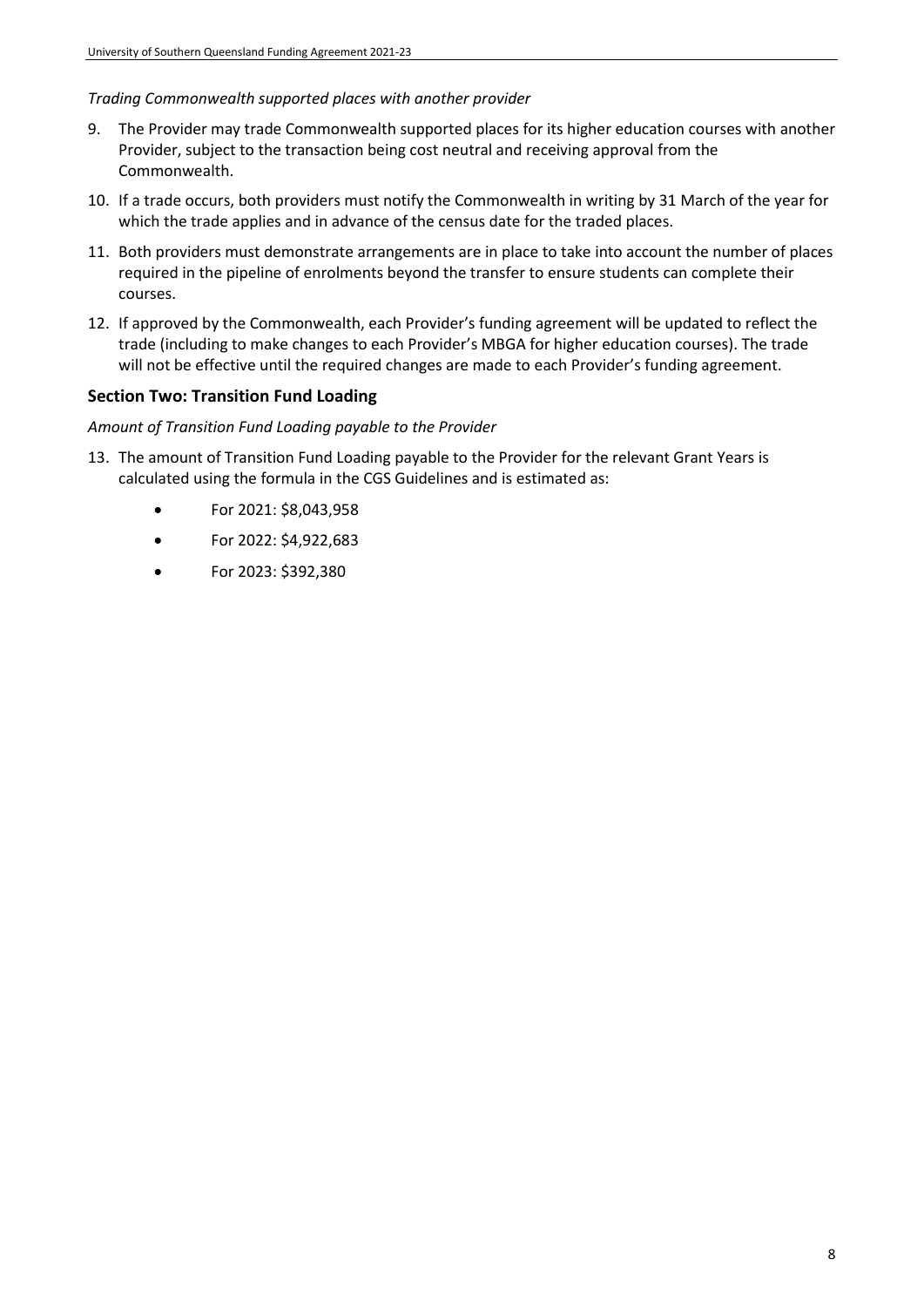#### **PART B: Other conditions and requirements**

#### *Clinical placements and practicums*

- 14. For a course that is accredited under section 49 of the National Law, the Provider must ensure that each student enrolled in the course has access to clinical placements in accordance with the approved accreditation standard for the profession.
- 15. For a course that provides a pathway to professional certification or registration, where that certification or registration requires the completion of a clinical or practicum placement (for example in initial teacher education, engineering, social work) the Provider must ensure that each student enrolled in that course has access to clinical placements or practicums in accordance with the relevant professional accreditation standards.

#### *New campuses and campus closures*

- 16. The Provider must obtain the Commonwealth's prior written approval if the Provider proposes to enrol Commonwealth supported students in a course of study that is, or is to be undertaken, primarily at an educational facility, other than one of the Provider's campuses listed below in Table 2 or approved educational facilities listed below in Table 3.
- 17. Similarly, if the Provider proposes to close a campus or approved educational facility where Commonwealth supported students are enrolled, the Provider must obtain the Commonwealth's prior written approval.

#### **Table 2: Provider's campuses**

| Name of campus |           |  |  |  |
|----------------|-----------|--|--|--|
| <b>Ipswich</b> | Toowoomba |  |  |  |
| Springfield    |           |  |  |  |

#### **Table 3: Approved educational facility**

| Name of educational facility |
|------------------------------|
| N/A                          |

#### *Closures of courses*

- 18. Before closing any of the following types of undergraduate and postgraduate courses of study in which Commonwealth supported students have been enrolled for more than two years (including a major within a course of study), the Provider must consult the Commonwealth and obtain the Commonwealth's approval for the closure of the course:
	- 18.1. courses that prepare students for entry to any occupation that is experiencing a Skills Shortage;
	- 18.2. courses the closure of which would be likely to create a Skills Shortage in an occupation because the Provider is the sole or dominant provider of the national skill base for that occupation;
	- 18.3. specialised courses directed at the regional economy, the closure of which is likely, in the Commonwealth's opinion, to create serious detriment to the skills base of a regional economy; and
	- 18.4. courses in areas of priority under the Job-ready Graduates package, for example in science, engineering, computing, allied health, education and languages.
- 19. In making a decision to approve a course closure under clause 18, the Commonwealth will:
	- 19.1. seek to reach a mutually agreeable arrangement with the Provider regarding the course closure;
	- 19.2. have regard to student demand for the course, the financial viability of the course, the justification provided for a proposed course closure by the Provider and other relevant factors;
	- 19.3. assist the Provider to explore options to retain the course, including through cooperation with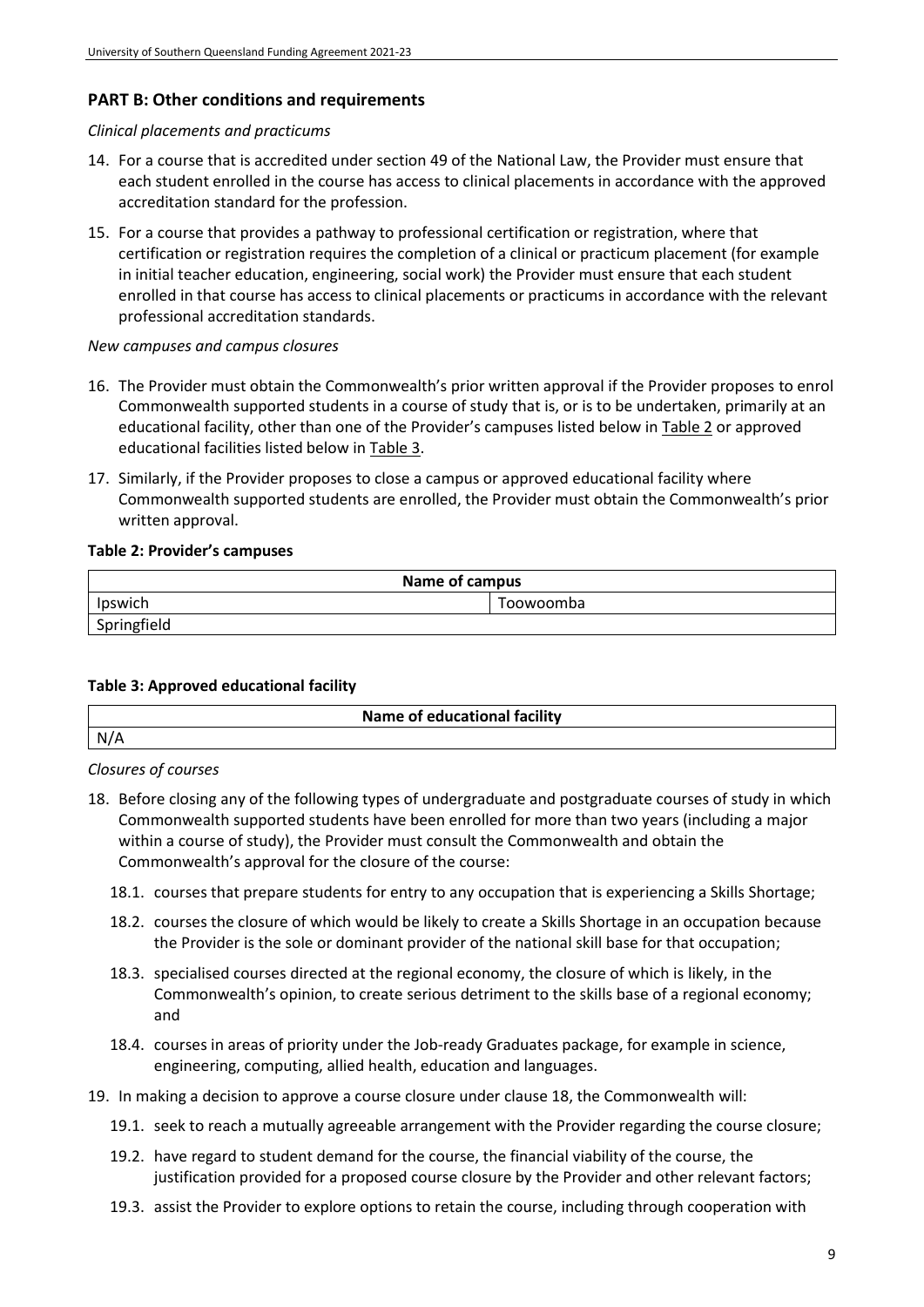another provider or the movement of Commonwealth supported places to another provider (where applicable); and

19.4. not unreasonably withhold approval for a course closure so as to place an unreasonable financial burden on the Provider or place the Provider in a financially unviable position in regard to the Provider's overall financial status.

#### *Applicable law and jurisdiction*

- 20. The laws of the Australian Capital Territory apply to the interpretation of this agreement.
- 21. The parties agree to submit to the non-exclusive jurisdiction of the courts of the Australian Capital Territory and any courts which have jurisdiction to hear appeals from any of these courts in respect to any dispute under this agreement.

#### *Entire agreement, variation and severance*

- 22. This agreement and the HESA record the entire agreement between the parties in relation to its subject matter. Any previous agreement covering the relevant Grant Years is terminated and replaced by this agreement on the date this agreement is made.
- 23. Except for action the Commonwealth is expressly authorised or required to take elsewhere in this agreement or HESA, no variation of this agreement is binding unless it is agreed in writing and signed by the parties.
- 24. If a court or tribunal says any provision of this agreement has no effect or interprets a provision to reduce an obligation or right, this does not invalidate, or restrict the operation of, any other provision.

#### *Notices*

- 25. A party giving notice under this agreement must do so in writing or by Electronic Communication:
	- 25.1. if given by the Provider, marked for the attention of the First Assistant Secretary of the Higher Education Division of the Department of Education, Skills and Employment or other person as notified in writing by the Commonwealth to the Provider; or
	- 25.2. if given by the Commonwealth, marked for the attention of the Vice-Chancellor or other person as notified in writing by the Provider to the Commonwealth;

and must be hand delivered or sent by pre-paid post or Electronic Communication to the address specified in this clause.

The address for notices to the Commonwealth is:

First Assistant Secretary Higher Education Division Department of Education, Skills and Employment 50 Marcus Clarke Street GPO Box 9880 CANBERRA ACT 2601 Email: [cgs@dese.gov.au](mailto:cgs@dese.gov.au)

The address for notices to the Provider is:

West Street TOOWOOMBA QLD 4350 [vc@usq.edu.au](mailto:vc@usq.edu.au)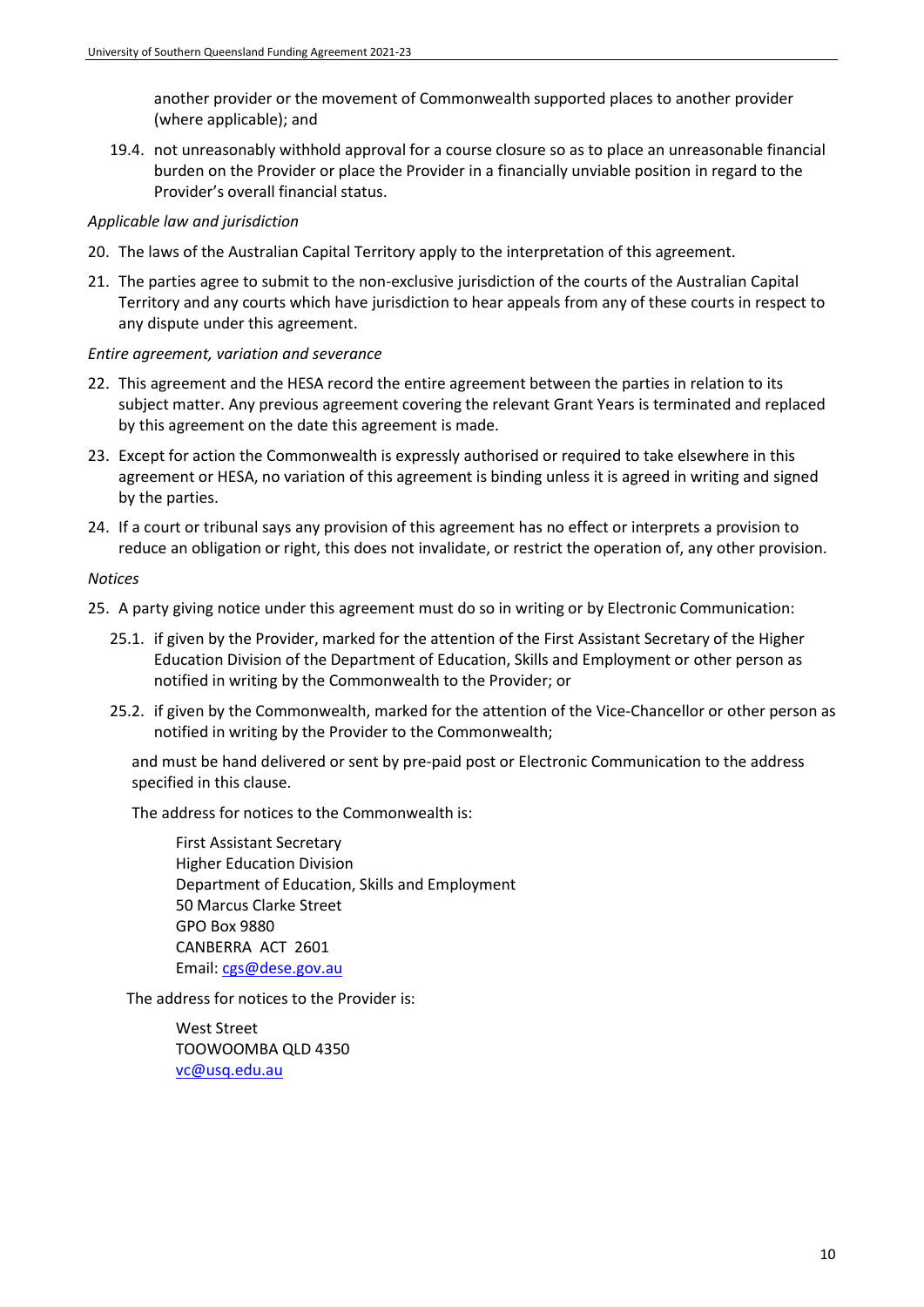- 26. A notice given under clause 25 is taken to be received:
	- 26.1. if hand delivered, on delivery;
	- 26.2. if sent by pre-paid post, 6 business days after the date of posting; or
	- 26.3. if sent by Electronic Communication, at the time that would be the time of receipt under section 14A of the *Electronic Transactions Act 1999*.

#### *Interpretation*

27. In this agreement including Attachment A and appendices, unless the contrary intention appears:

**'ABN'** has the same meaning as in section 41 of the *A New Tax System (Australian Business Number) Act 1999*;

**'CGS'** means Commonwealth Grant Scheme;

**'Commonwealth Grant'** is the grant payable to the Provider under Part 2-2 (Commonwealth Grant Scheme) of HESA;

**'course of study'** has the same meaning as in subclause 1(1) of Schedule 1 of HESA;

**'demand driven higher education course'** has the same meaning as in subclause 1(1) of Schedule 1 of HESA;

**'designated higher education course'** has the same meaning as in subclause 1(1) of Schedule 1 of HESA;

**'EFTSL'** has the same meaning as in subclause 1(1) of Schedule 1 of HESA;

**'Electronic Communication'** has the same meaning as in subsection 5(1) of the *Electronic Transactions Act 1999*;

**'funding clusters'** has the same meaning as set out in subclause 1(1) of Schedule 1 of HESA;

**'Grant Year'** has the same meaning as in subclause 1(1) of Schedule 1 of HESA;

**'higher education course'** has the same meaning as in clause 1 of Schedule 1 of HESA;

**'HESA'** means the *Higher Education Support Act 2003*;

**'Indigenous person'** has the same meaning as in subclause 1(1) of Schedule 1 of HESA;

**'maximum basic grant amount' or 'MBGA'** has the same meaning as in subclause 1(1) of Schedule 1 of HESA;

**'National Law'** means (a) for a state or territory other than Western Australia – the Health Practitioner Regulation National Law as set out in the Schedule to the *Health Practitioner Regulation National Law Act 2009 (Qld)* as it applies (with or without modification) as a law of the State or Territory; and (b) for Western Australia – the legislation enacted by the *Health Regulation National Law (WA) Act 2010* that corresponds to the Health Practitioner Regulation National Law;

**'number of Commonwealth supported places'** has the same meaning as in subclause 1(1) of Schedule 1 of HESA;

**'regional area'** has the same meaning as in subclause 1(1) of Schedule 1 of HESA;

**'remote area'** has the same meaning as in subclause 1(1) of Schedule 1 of HESA;

**'total basic grant amount'** has the same meaning as in subclause 1(1) of Schedule 1 of HESA.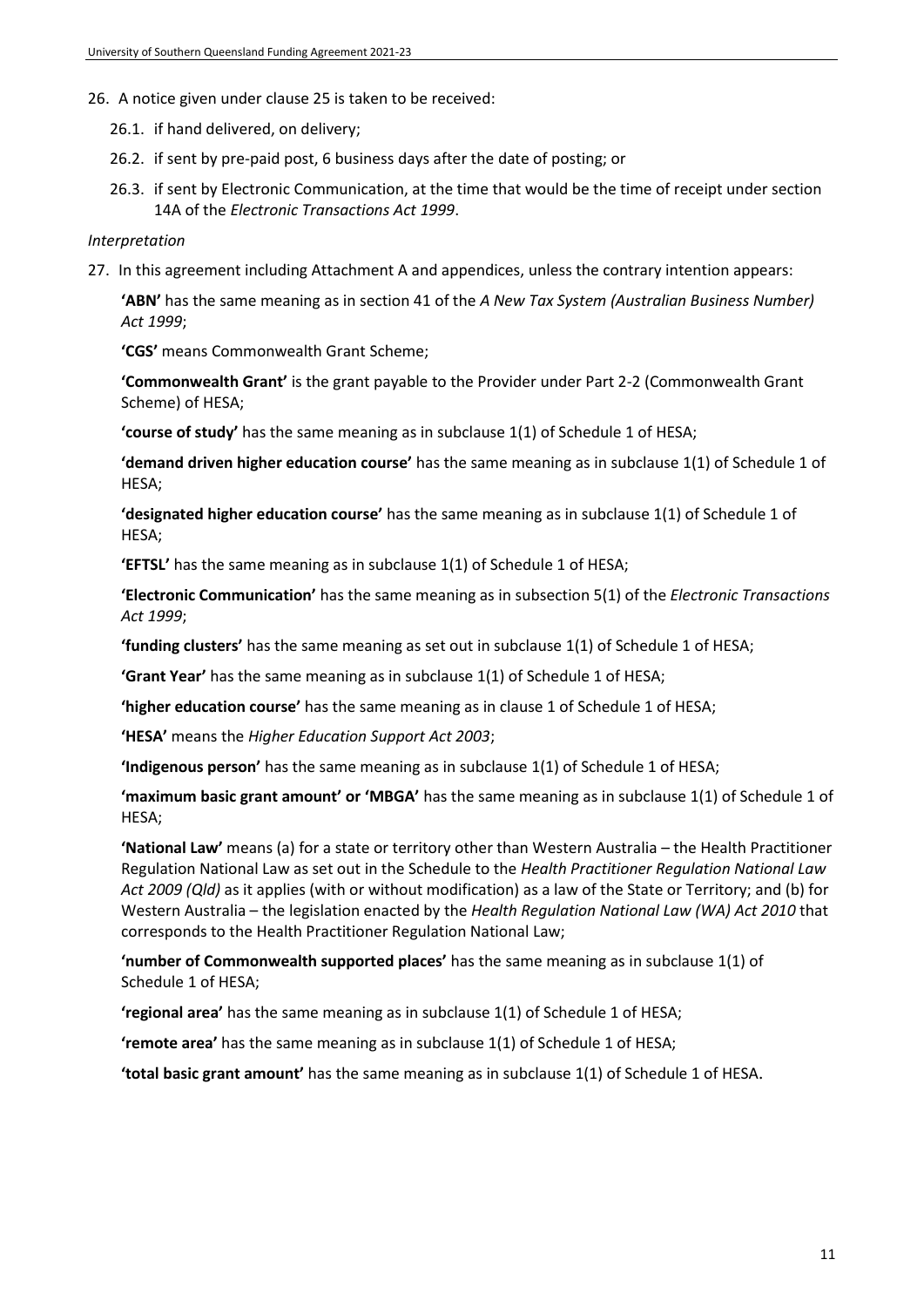- 28. In this agreement, unless the contrary intention appears:
	- 28.1. words in the singular include the plural and vice versa;
	- 28.2. clause headings or words in bold format are inserted for convenience only, and have no effect in limiting or extending the language of provisions;
	- 28.3. all references to dollars are to Australian dollars;
	- 28.4. unless stated otherwise, a reference to legislation is to legislation of the Commonwealth, as amended from time to time;
	- 28.5. an uncertainty or ambiguity in the meaning of a provision of this agreement will not be interpreted against a party just because that party prepared that provision;
	- 28.6. where a word or phrase is given a defined meaning, any other part of speech or grammatical form of that word or phrase has a corresponding meaning; and
	- 28.7. where a word or phrase is not specifically defined in this agreement and the word or phrase occurs in the *Higher Education Support Act 2003*, the word or phrase will have the same meaning as in that Act.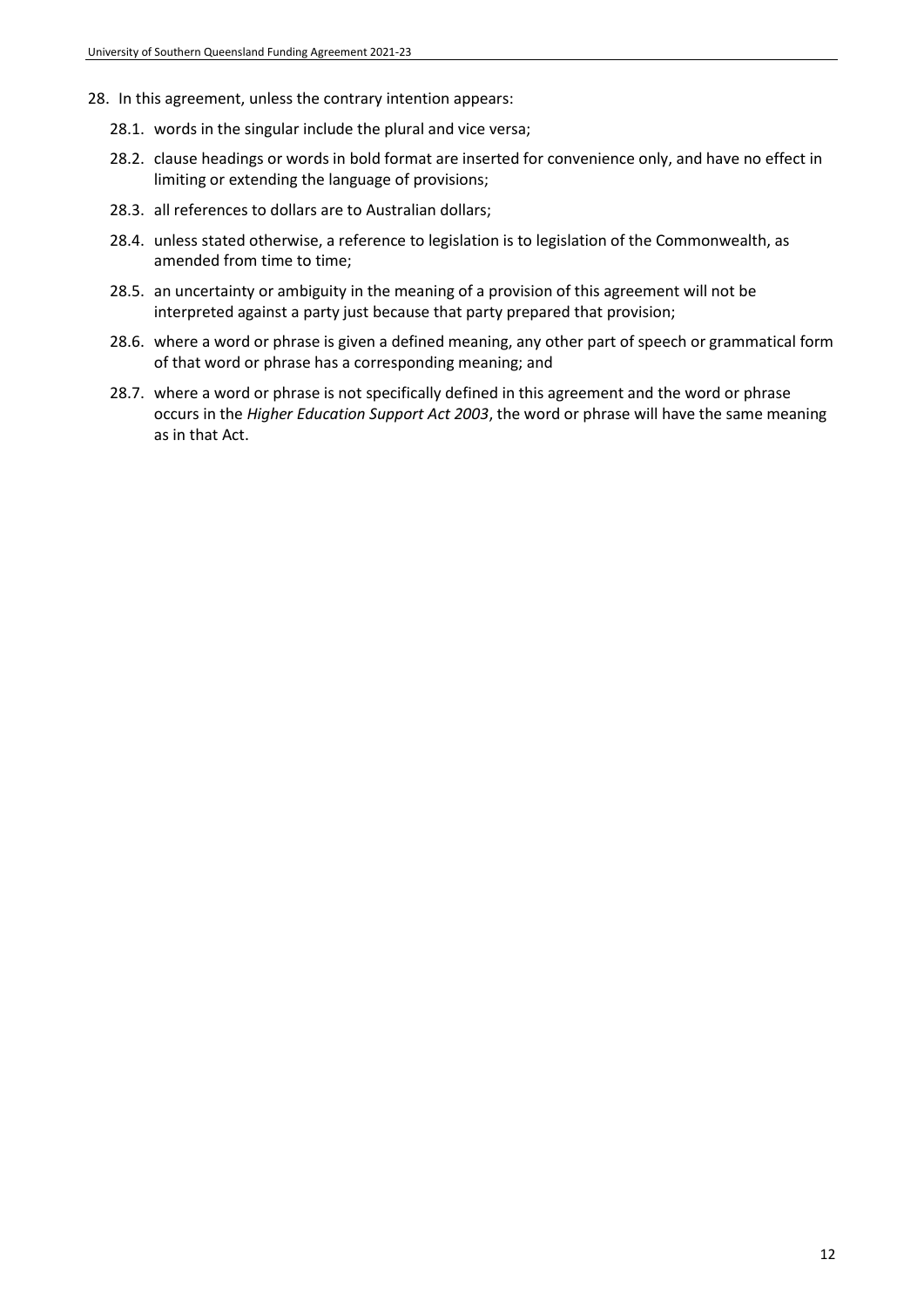#### **SIGNED for and on behalf of**

THE COMMONWEALTH OF AUSTRALIA

by Dom English, First Assistant Secretary, Higher Education Division of the Department of Education, Skills and Employment as delegate of the Minister for Education.

#### **Signed by**

Dom English

**Date:** 2 November 2021

**In the presence of: Signed by**  Kate Thompson

# **Position of witness**

Executive Officer

**SIGNED for and on behalf of** University of Southern Queensland

**Signed by**  Professor Geraldine Mackenzie

**Position**  Vice Chancellor

**In the presence of: Signed by**  Toni Bryon

**Position or profession of witness**  Executive Assistant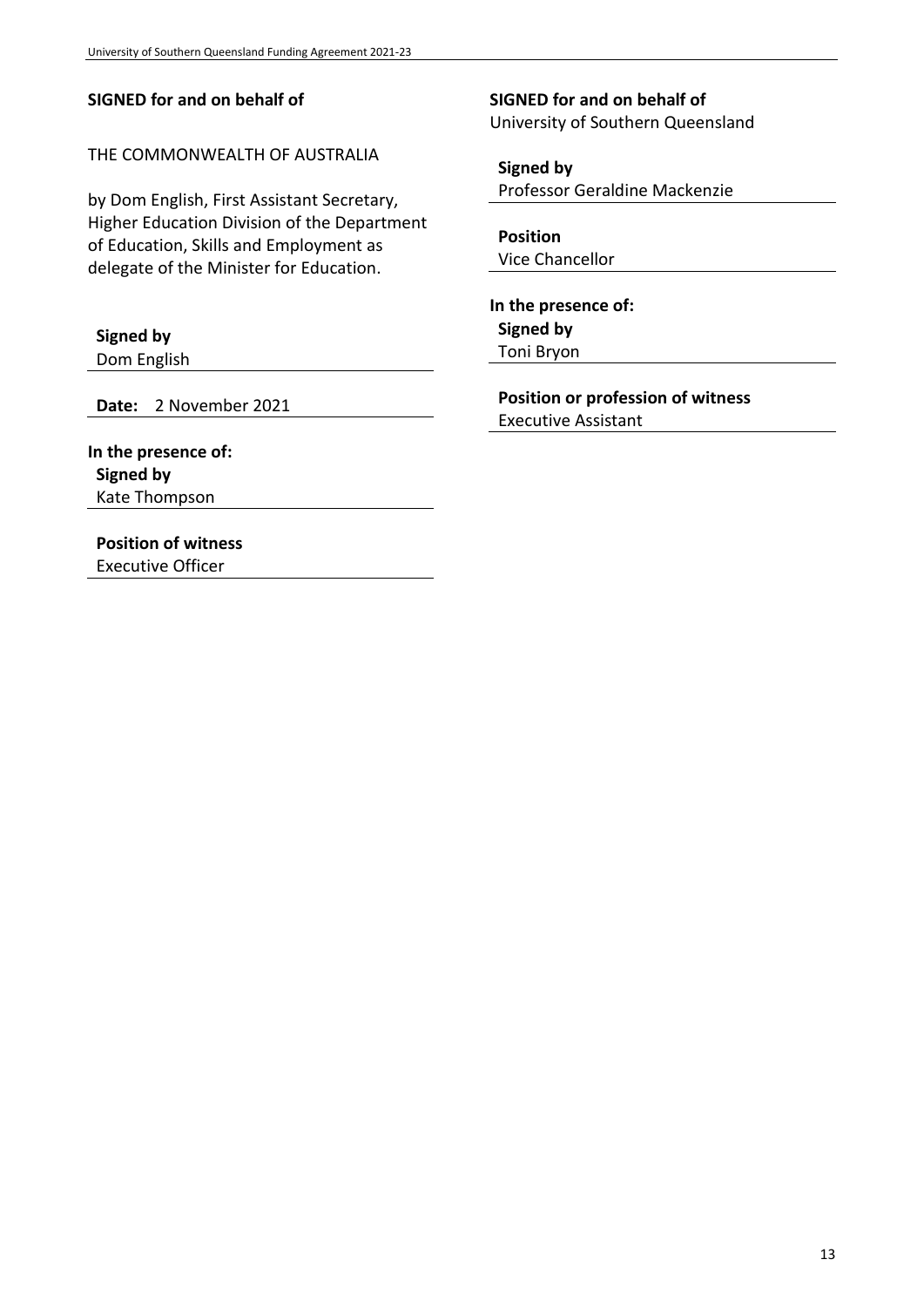#### **Appendix 1**

|      | Base MBGA     | <b>National Priority</b><br>Places | Innovative Places | Short<br>Courses | <b>Total MBGA</b> |
|------|---------------|------------------------------------|-------------------|------------------|-------------------|
| 2021 | \$130,174,704 | \$0                                | \$0               | \$3,483,750      | \$133,658,454     |
| 2022 | \$128,754,403 | \$0                                | \$0               | \$0              | \$128,754,403     |
| 2023 | \$130,154,629 | \$0                                | \$0               | \$0              | \$130,154,629     |

# **Table 1a. MBGA for 2021-23 grant years for higher education courses**

# **Maximum basic grant amount for higher education courses**

- 1. The maximum basic grant amount for higher education courses is calculated by:
	- 1.1. applying indexation consistent with the methodology set out in Part 5-6 of HESA; and
	- 1.2. applying the growth factors in the following table for each of the Provider's campuses.

| Campus         | <b>Remoteness</b> | 2021 Factor | 2022 Factor | 2023 Factor |
|----------------|-------------------|-------------|-------------|-------------|
| Springfield    | High metro        | 0.91%       | 1.61%       | 2.12%       |
| <b>Ipswich</b> | High metro        | 0.91%       | 1.61%       | 2.12%       |
| Toowoomba      | Regional          | 1.28%       | 2.26%       | 2.98%       |

- 2. The maximum basic grant amount for higher education courses for a year also includes the following amounts that are contingent on meeting performance-based funding requirements in each year:
	- In 2021, performance-based funding is \$1,238,332
	- In 2022, performance-based funding is \$2,471,299
	- In 2023, performance-based funding is \$3,663,580
- 3. If the provider does not meet the performance-based funding requirements, the Provider's MBGA for a year will be adjusted to remove the performance-based funding amount specified above.
- 4. The maximum basic grant amount for higher education courses includes funding for short courses as set out below. The Provider must use the funding in Table 1b to deliver the short courses shown in the table.
- 5. Subject to the requirements of the *Higher Education Standards Framework (Threshold Standards) 2015*, the Provider commits to grant credit for units of study undertaken as part of any undergraduate certificate listed in Table 1b if those units may also contribute to a different higher education award that a student enrols in subsequent to completing the undergraduate certificate, including but not limited to those set out in Table 1b.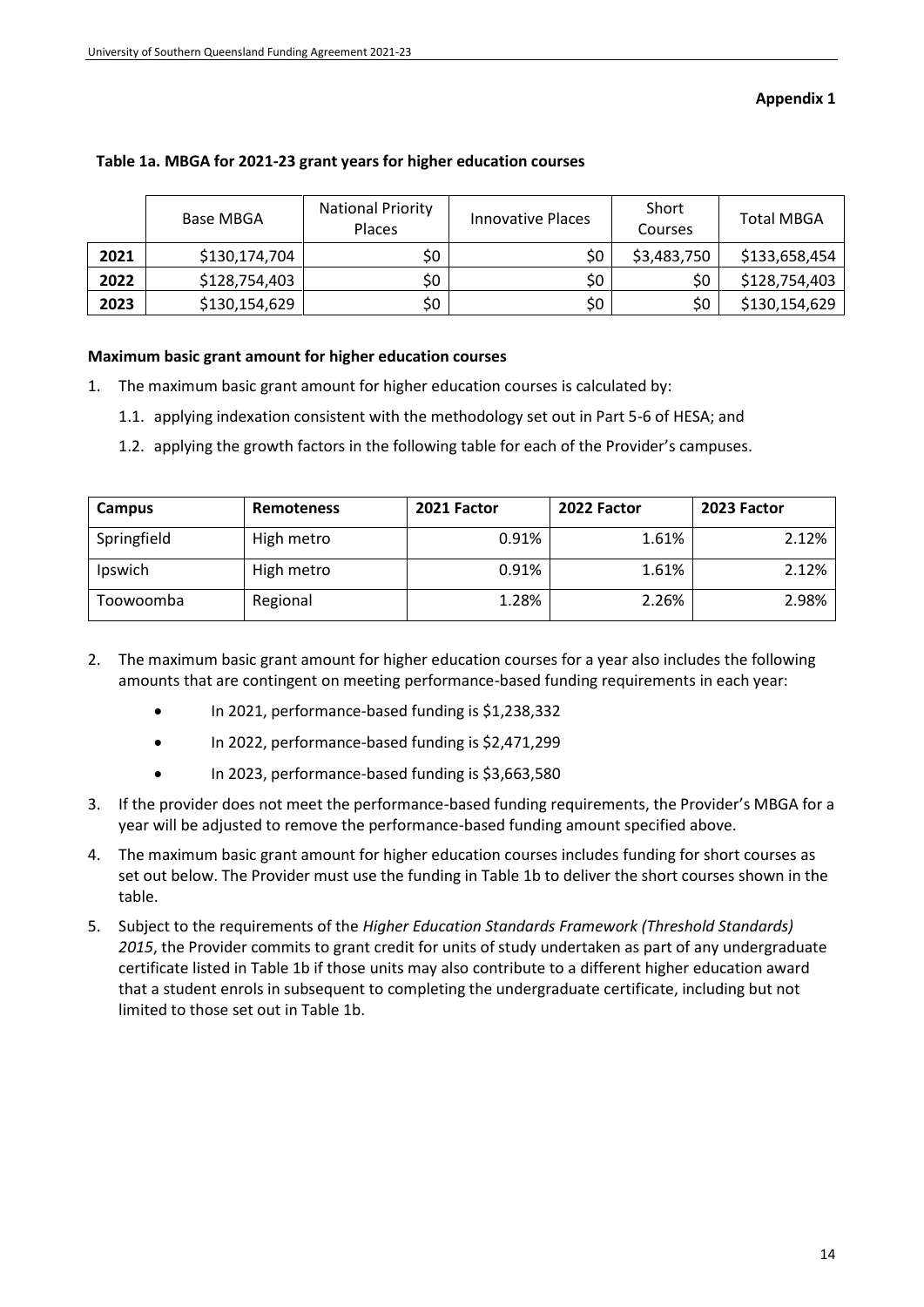|  |  | <b>Table 1b. Allocated short courses</b> |  |  |
|--|--|------------------------------------------|--|--|
|--|--|------------------------------------------|--|--|

| <b>Course type</b>        | <b>Course name</b>                                                  | Course(s) the short                         | <b>Total CGS</b> |
|---------------------------|---------------------------------------------------------------------|---------------------------------------------|------------------|
|                           |                                                                     | course can articulate                       | funding for      |
|                           |                                                                     | to                                          | short courses    |
| Undergraduate Certificate | Undergraduate Certificate of<br><b>Child and Family Studies</b>     | <b>Bachelor of Education</b><br>(Primary)   | \$165,625        |
|                           |                                                                     | <b>Bachelor of Human</b><br><b>Services</b> |                  |
| Undergraduate Certificate | Undergraduate Certificate of                                        | <b>Bachelor</b> of                          | \$99,375         |
|                           | Computing / Information                                             | Information                                 |                  |
|                           | Technology                                                          | Technology                                  |                  |
|                           |                                                                     | Diploma of Science                          |                  |
| Undergraduate Certificate | Undergraduate Certificate of                                        | Diploma of University                       | \$81,250         |
|                           | <b>Engineering Fundamentals</b>                                     | <b>Studies</b>                              |                  |
|                           |                                                                     | Associate Degree of                         |                  |
|                           |                                                                     | Engineering                                 |                  |
| Undergraduate Certificate | Undergraduate Certificate of                                        | Bachelor of                                 | \$165,625        |
|                           | <b>Information Systems</b>                                          | Information                                 |                  |
|                           |                                                                     | Technology                                  |                  |
|                           |                                                                     | Diploma of Science                          |                  |
| Undergraduate Certificate | Undergraduate Certificate of                                        | <b>Bachelor</b> of                          | \$165,625        |
|                           | <b>Information Technology</b>                                       | Information                                 |                  |
|                           | <b>Business Analysis</b>                                            | Technology                                  |                  |
|                           |                                                                     | Diploma of Science                          |                  |
| Undergraduate Certificate | Undergraduate Certificate of                                        | <b>Bachelor</b> of                          | \$165,625        |
|                           | <b>Information Technology</b>                                       | Information                                 |                  |
|                           | Management                                                          | Technology                                  |                  |
|                           |                                                                     | Diploma of Science                          |                  |
| Undergraduate Certificate | Undergraduate Certificate of                                        | <b>Bachelor</b> of                          | \$165,625        |
|                           | <b>Information Technology Team</b>                                  | Information                                 |                  |
|                           | Management                                                          | Technology                                  |                  |
|                           |                                                                     | Diploma of Science                          |                  |
| Undergraduate Certificate | Undergraduate Certificate of                                        | Diploma of University                       | \$231,875        |
|                           | Psychology                                                          | Studies; or Bachelor of                     |                  |
|                           |                                                                     | Psychology (Honours)                        |                  |
|                           |                                                                     | <b>Bachelor of Science</b>                  |                  |
|                           |                                                                     | (Psychology)                                |                  |
|                           |                                                                     |                                             |                  |
|                           |                                                                     | <b>Bachelor of Science</b>                  |                  |
|                           |                                                                     | (Psychology Extended)                       |                  |
| Undergraduate Certificate | Undergraduate Certificate of<br><b>Spatial Science Fundamentals</b> | Diploma of University<br><b>Studies</b>     | \$24,375         |
|                           |                                                                     |                                             |                  |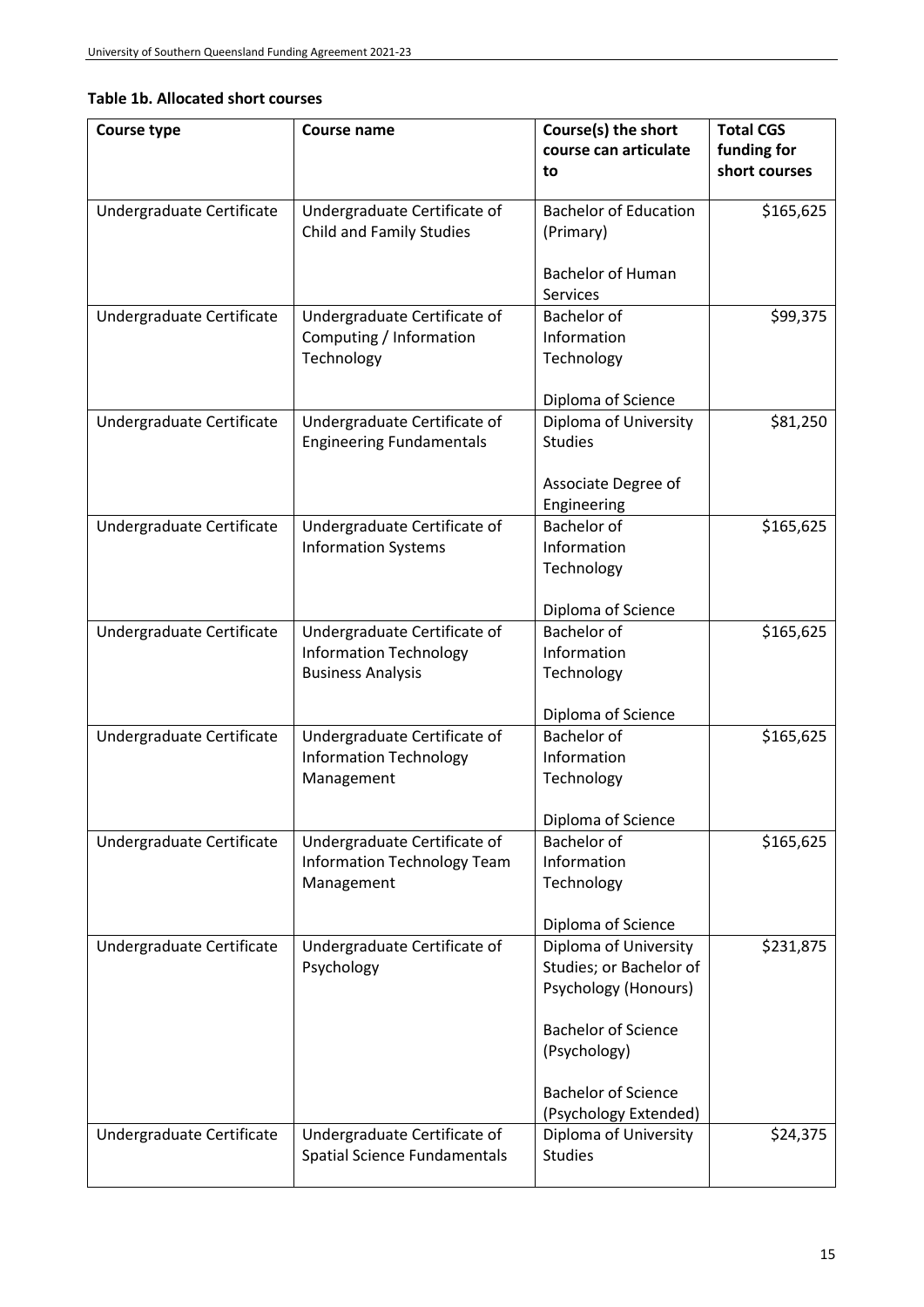| <b>Course type</b>          | <b>Course name</b>                                                             | Course(s) the short<br>course can articulate<br>to                                           | <b>Total CGS</b><br>funding for<br>short courses |
|-----------------------------|--------------------------------------------------------------------------------|----------------------------------------------------------------------------------------------|--------------------------------------------------|
|                             |                                                                                | Associate Degree of<br><b>Spatial Science</b>                                                |                                                  |
| Undergraduate Certificate   | Undergraduate Certificate of<br><b>STEM Foundations</b>                        | Diploma of University<br><b>Studies</b>                                                      | \$198,750                                        |
| Undergraduate Certificate   | Undergraduate Certificate of<br><b>Teaching (Early Childhood</b><br>Education) | <b>Bachelor of Education</b><br>(Early Childhood)<br>Diploma of University<br><b>Studies</b> | \$165,625                                        |
| Undergraduate Certificate   | Undergraduate Certificate of<br>Teaching (Primary)                             | <b>Bachelor of Education</b><br>(Primary)<br>Diploma of University<br><b>Studies</b>         | \$265,000                                        |
| Undergraduate Certificate   | Undergraduate Certificate of<br><b>Teaching (Secondary)</b>                    | <b>Bachelor of Education</b><br>(Secondary)<br>Diploma of University<br><b>Studies</b>       | \$165,625                                        |
| <b>Graduate Certificate</b> | Graduate Certificate of<br><b>Agricultural Futures</b>                         |                                                                                              | \$202,500                                        |
| <b>Graduate Certificate</b> | Graduate Certificate of<br><b>Education (Guidance and</b><br>Counselling)      |                                                                                              | \$331,250                                        |
| <b>Graduate Certificate</b> | Graduate Certificate of<br><b>Education (Special Education)</b>                |                                                                                              | \$331,250                                        |
| <b>Graduate Certificate</b> | Graduate Certificate of<br><b>Education (TESOL)</b>                            |                                                                                              | \$331,250                                        |
| <b>Graduate Certificate</b> | <b>Graduate Certificate of Health</b><br><b>Clinical Education</b>             |                                                                                              | \$227,500                                        |
| <b>Total</b>                |                                                                                |                                                                                              | \$3,483,750                                      |

6. The MBGA for higher education courses includes funding of \$938,009 for bachelor places, and enabling places in relation to Geraldton Universities Centre only, allocated as a result of the Provider's partnership with the Regional University Centre/s (RUC) in Table 1c and must only be used for students enrolled online and supported by the RUC.

# **Table 1c. Allocated RUC places**

| <b>RUC Name</b>                                                     | <b>Number of places</b> |
|---------------------------------------------------------------------|-------------------------|
| <b>Geraldton Universities Centre</b>                                | 46.                     |
| Goondiwindi SILO                                                    | 11.6                    |
| Pilbara Universities Centre                                         | 2.9                     |
| <b>Country Universities Centre</b><br>Regional Study Hub Group (12) | 37.8                    |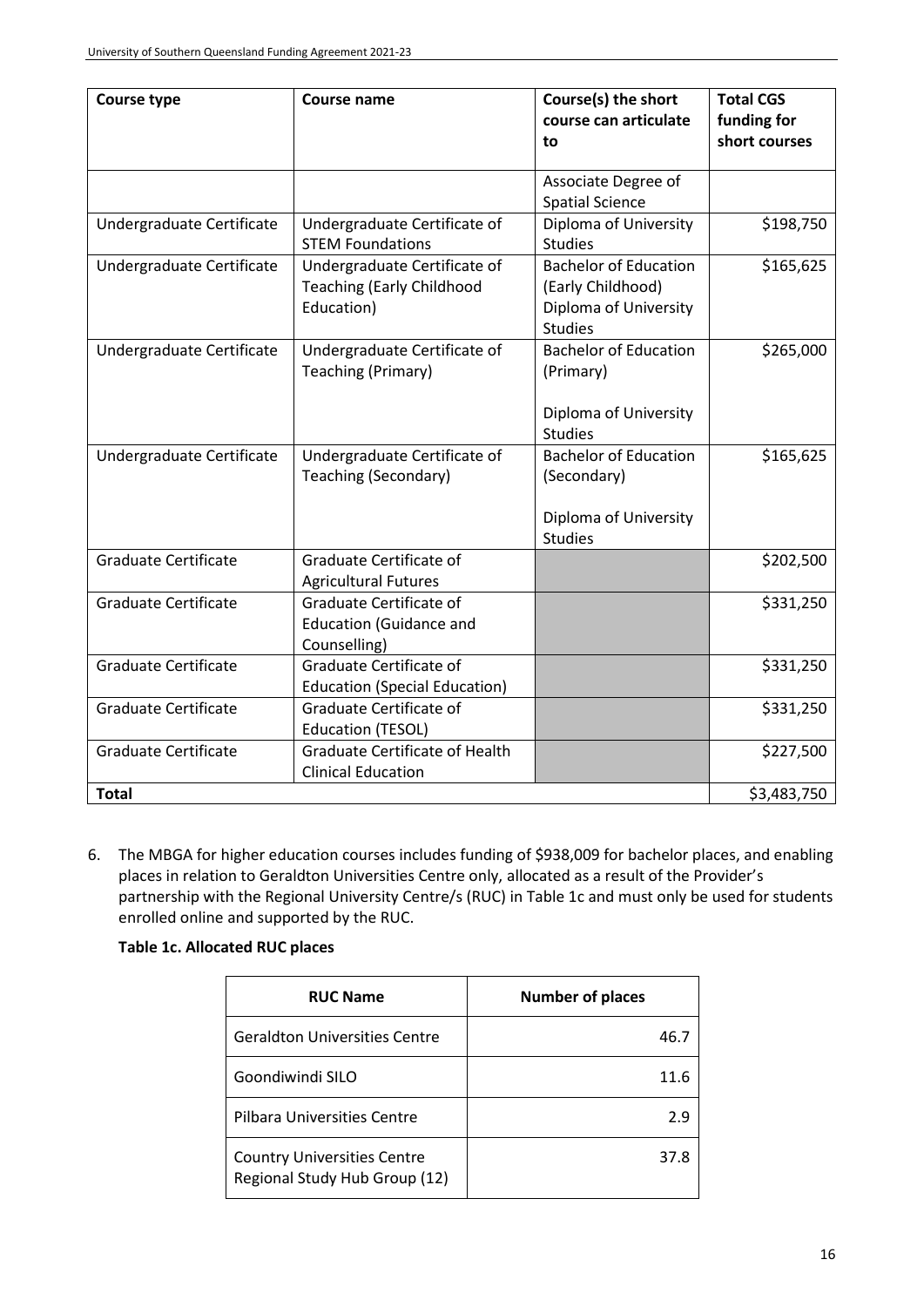#### **Appendix 2**

# **Indigenous, Regional and Low Socio-Economic Status Attainment Fund**

- 7. In 2021, the Indigenous, Regional and Low Socio-Economic Status Attainment Fund (IRLSAF) consists of five components:
	- a) Higher Education Participation and Partnerships Program (HEPPP);
	- b) National Priorities Pool Program;
	- c) Regional Partnerships Project Pool Program;
	- d) Regional Loading Program (RLP); and
	- e) Enabling Loading Program (ELP);

# **IRLSAF funding**

- 8. Grant amounts for the HEPPP, RLP and ELP in 2021 are calculated using the method specified for the relevant component in Divisions 1, 4 and 5 of Part 3 of Chapter 1 of the *Other Grants Guidelines (Education) 2012* (see paragraph 41-30(a) of the Act) and are estimated in Table 2a below.
	- HEPPP funding for eligible providers is calculated using the formula specified at section 1.47 of Division 1 of Part 3 of Chapter 1 of the *Other Grants Guidelines (Education) 2012*.
	- The National Priorities Pool Program and Regional Partnerships Project Pool Program are subject to a competitive grants processes and any funding under these programs will be granted separately.
	- RLP funding for eligible providers is calculated using the formula specified at section 1.59 of Division 4 of Part 3 of Chapter 1 of the *Other Grants Guidelines (Education) 2012*.
	- ELP funding for eligible providers is calculated using the formula specified at section 1.61 of Division 5 of Part 3 of Chapter 1 of the *Other Grants Guidelines (Education) 2012*.

**Table 2a. 2021 HEPPP, RLP and ELP funding**

| Program      | 2021        |
|--------------|-------------|
| <b>HEPPP</b> | \$5,002,396 |
| <b>RLP</b>   | \$5,147,963 |
| <b>ELP</b>   | \$2,551,421 |

# **Allocation of places for the purposes of the ELP**

9. For the purposes of section 1.61.1 of Division 5 of Part 3 of Chapter 1 of the *Other Grants Guidelines (Education) 2012*, the number of Commonwealth supported places allocated to the Provider for 2021- 2023 is 738.9.

# **HEPPP reporting requirements**

10. For the purposes of section 1.50 of Division 1 of Part 3 of Chapter 1 of the *Other Grants Guidelines (Education) 2012*, the HEPPP reporting requirements in 2021 are as per Table 2b below. The Department will provide reporting templates to the Provider in early 2021 via email which the Provider must use when submitting the reports. All reports are to be submitted to [equity@dese.gov.au.](mailto:equity@dese.gov.au)